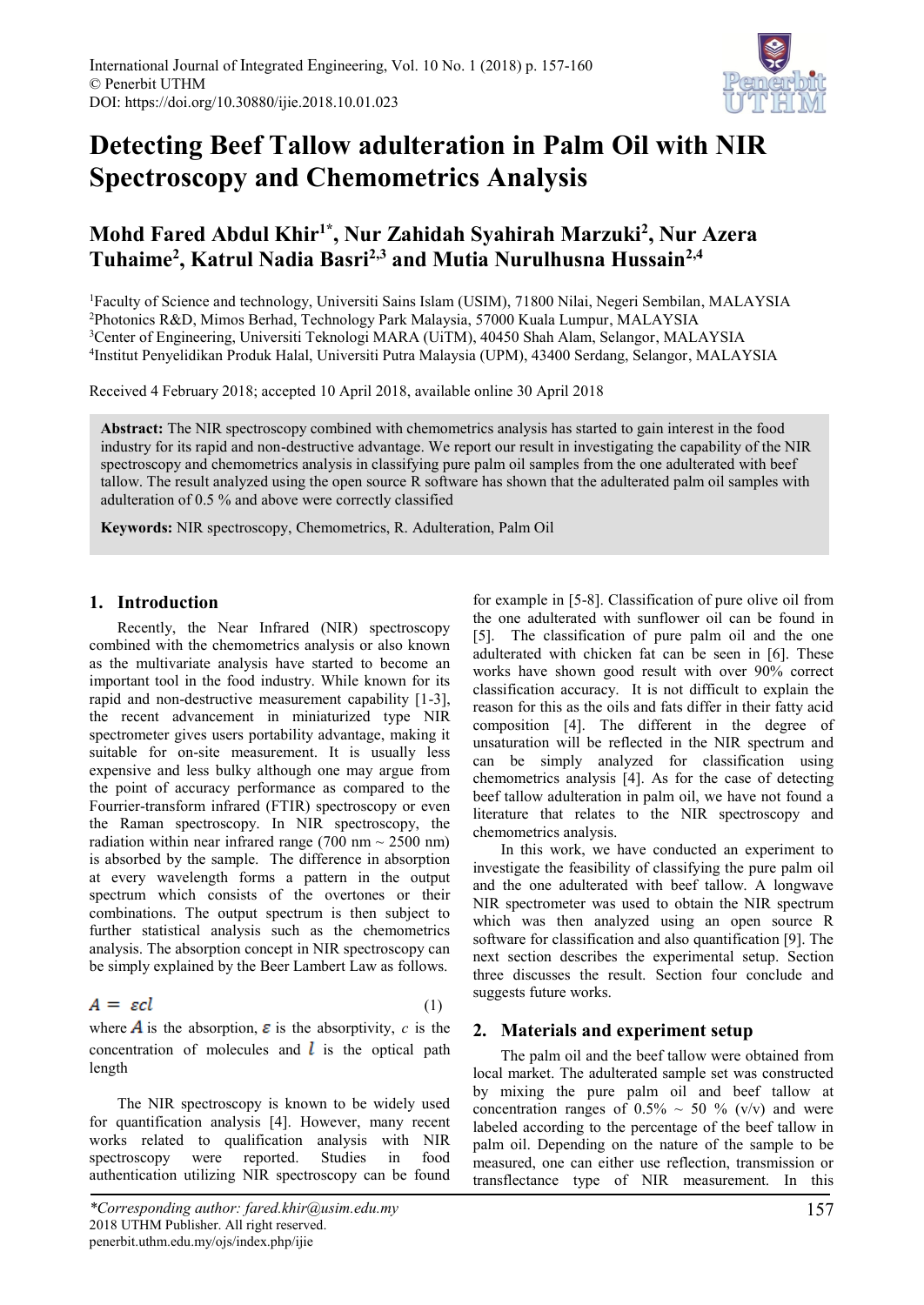experiment, as the sample is of liquid type, we used the transmission setup as depicted in Figure 1. The all in one spectrometer is an off-the-shelf setup that comes together with the light source and a small compartment for cuvette holder to place the sample. The spectrometer is the DLPNIRScanEVM from Texas Instrument. which utilizes digital light processing (DLP) technology [10]. We made some amendments by preparing the body cover and the top cover of the cuvette holder compartment as an effort to reduce background noise. Each measurement gives intensity at 275 wavelengths ranging from 1350 nm until 2450 nm with 4 nm interval.

Each sample was first heated to  $60^{\circ}$ C and rotated using a magnetic stirrer to ensure its homogeneity before being placed inside a 1 cm square cuvette. For each measurement, the absorbance value was calculated by subtracting a new background of air and empty cuvette. Each spectral data is an average measurement of 3 rounds.



Figure 1 Schematic of the experimental setup. L;Polychromatic light source, C; Cuvette for sample holder, Spectrometer; the DLPNIRScanEVM spectrometer in use.

### **3. Results and Discussion**

The combined spectrum of all samples is depicted in Figure 2. It includes the pure palm and the beef tallow adulterated palm. The spectrums look very much similar. Unlike with FTIR spectrums, the NIR spectrums are hardly distinguishable with bare eyes and need to rely on statistical method for analysis. As we have multi variables corresponding to the intensity reading at each of the 275 wavelengths, we can always rely on the wellknown chemometrics analysis for either qualification or quantification exercise. The region of interest in the case of oil and fat are the two regions at 1666 nm  $\sim$  1818 nm and at the 2083 nm  $\sim$  2222 nm (Yang et. al. 2005). The former corresponds to the first overtones of the C-H stretching from –CH2, -CH and -CH=CH- functional groups while the later corresponds to the combination of C-H stretching related to cis double bonds and increases with the increase in the degree of unsaturation. One can expect differences at these regions of spectrums when the palm oil is adulterated with beef tallow as the degree of unsaturation will reduce with the increase in the beef tallow percentage in the mixture.



Figure 2 The raw absorbance spectral of all samples

We have made use of the R open source software for the multi-variate analysis, specifically the *caret* package [11-12] and the *pls* package in [13] The spectral data set was first analyzed for qualification to investigate if the palm and the beef tallow adulterated palm can be classified to their correct group i.e. the pure and the adulterated group. In short, it is a two class problem. Two classifiers i.e. the Linear Discriminant Analysis (LDA) and the Partial Least Square (PLS) were used to produce the calibration model and compared their performance. All spectrums were normalized and centered before applying the said two classifiers with leave one out (LOO) cross validation. The result is depicted in Table 1.

| Number of principle components |        |        |        |        |        |
|--------------------------------|--------|--------|--------|--------|--------|
|                                |        |        |        |        |        |
| Accuracy                       |        |        |        |        |        |
| LDA                            | 0.9783 | 0.9783 | 0.9783 | 0.9783 | 0.9783 |
| PLS                            | 0.8913 | 0.9783 |        |        |        |
| Sensitivity                    |        |        |        |        |        |
| LDA                            |        |        |        |        |        |
| PL S                           | 0.9762 |        |        |        |        |

Table 1 The accuracy and sensitivity by the number of principle components used by each model

It is common to use the score plot to visualize the classification results. However, they do not really represent the final classification result as one may end up with only two principle components in a 2-D plot or at most three principle components in a 3-D plot. Hence in this article, we prefer the use of the confusion matrix which is a direct representation of the prediction result, although seems less graphical. The simplest metric for classification evaluation is the overall accuracy rate. It reflects the agreement between the observed and predicted classes and has the most straight forward interpretation [14]. The overall accuracy can be derived from the confusion matrix. For example, the following Figure 3 shows the confusion matrix generated by R for the case of the .PLS model when two principle components were used. Since the correctly classified samples are 45 from the total 46 samples, the overall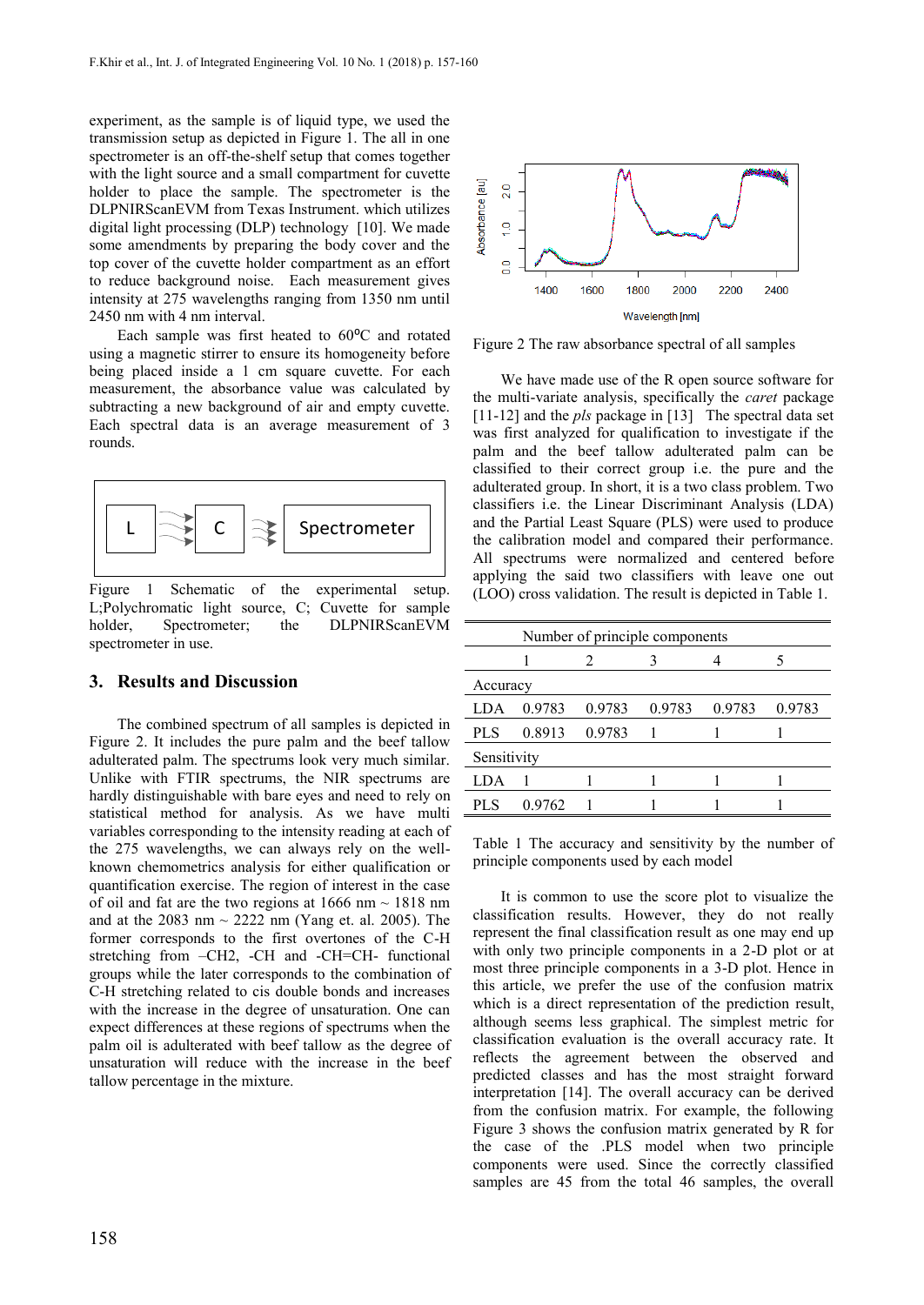classification accuracy is 0.9783. The sensitivity is 1 as all adulterated samples were correctly detected as adulterated.



Figure 3 Confusion matrix for the case of PLS model when two principle components were used.

In general, both models give good result, close to 100% overall classification accuracy. The PLS result shows that all samples were correctly classified when three or more principle components were in use while the LDA did not manage to have all correct classification even if five principle components were used. One can choose to have many more principle components for example ten or even twenty but there is always a concern on the problem of overfitting. If a model is over fitted, one may obtain a good prediction result only for the data set internal to the calibration model but not for data sets external to it, i.e. affecting the robustness aspect of the calibration model.

Apart from the overall accuracy parameter, the one that we are interested in is the sensitivity parameter as we would like to know the capability of detecting the adulterated sample. As can be seen from Table 1, both models show high sensitivity close to 1 which means that both models were almost perfectly successful in detecting the adulterated samples. In the case of LDA, the sensitivity is 1 regardless of the number of principle component in use while for the case of PLS, the sensitivity reaches 1 starting from three principle components and above. From the results of overall accuracy and the sensitivity, we can say that the two models are good enough for the classification exercise.

Let us now turn to the quantification analysis. Using the PLS regression with leave one out (LOO) cross validated predictions, it was found that the correlation of determination  $(R^2)$  value started to show less improvement when four principle components are in use. As such, we used four principle components for the prediction plot depicted in Figure 5. To be more precise, the  $\mathbb{R}^2$  value with four principle components is 0.9948 and can be considered good as an  $R^2 > 90\%$  shows good prediction capability [15].



Figure 3 The prediction plot, modeled with PLS using 4 principle components.

#### **4. Conclusion**

It has been shown in this work that the longwave NIR spectroscopy combined with chemometrics analysis is capable of detecting beef tallow adulteration in palm oil with above  $0.5\%$  adulteration  $(v/v)$ . An open source R software with a commonly used classifiers either the LDA or the PLS is enough to yield a good result. Other chemometrics algorithm can be used to improve the result

#### **References**

- [1] Batten GD. 1998. Plant analysis using near infrared reflectance spectroscopy: the potential and the limitations. Aust. J. Expl. Agric.38: 697-706
- [2] Williams P, Norris K. 2001. Near infrared technology in the agricultural and food industries, 2nd ed., American Association of Cereal Chemists Inc., St. Paul, MN, USA
- [3] Bazar, G, Kover, G, Locsmandi, L, Szabo, A, Romvari, R. 2010. Detection of aliment adulteration by means of near infrared spectroscopy – a feasibility study based on open-source R project. Proceedings of the 14th International Conference on NIR Spectroscopy.
- [4] Yang, H., Irudayaraj, J. & Paradkar, M. M. 2005. Discriminant analysis of edible oils and fats by FTIR, FT-NIR and FT-Raman spectroscopy. Food Chemistry 93: 25-32.
- [5] Downey, G., McIntyre, P. , Davies, A. N. (2002). Detection and quantifying sunflower oil adulteration in extra virgin olive oils from the eastern Mediterranean by visible and near-infrared spectroscopy. Journal of Agricultural and Food Chemistry. 50:5520-5525
- [6] Abdul Khir, M. F., Hisham, M. H., Abdullah, M.S., Witjaksono, G. 2014. "Feasibility of Detecting Palm Oil Adulteration with Chicken Fat using NIR spectroscopy and Chemometrics Analysis". In